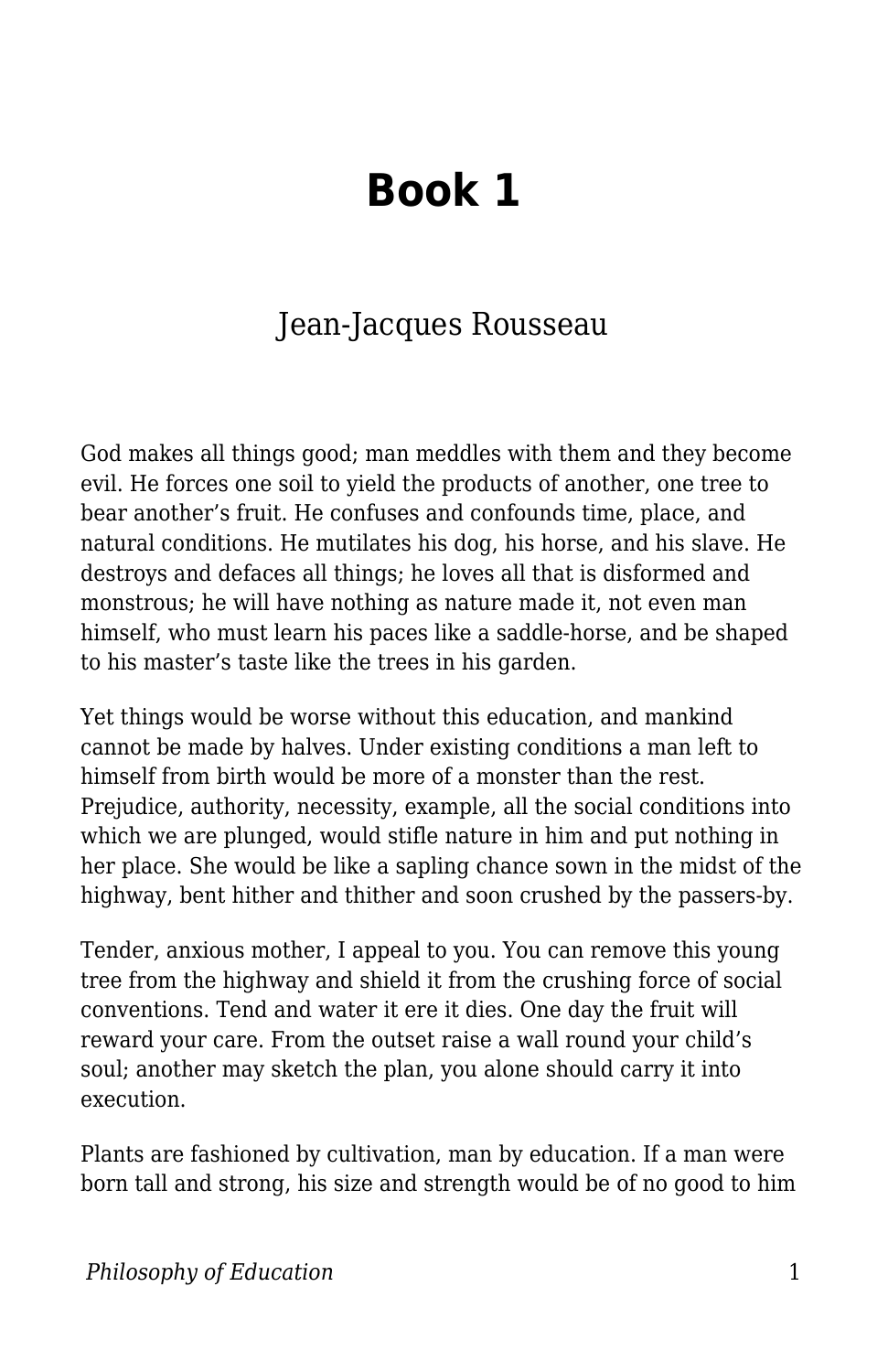till he had learnt to use them; they would even harm him by preventing others from coming to his aid; left to himself he would die of want before he knew his needs. We lament the helplessness of infancy; we fail to perceive that the race would have perished had not man begun by being a child.

We are born weak, we need strength; helpless, we need aid; foolish, we need reason. All that we lack at birth, all that we need when we come to man's estate, is the gift of education.

This education comes to us from nature, from men, or from things. The inner growth of our organs and faculties is the education of nature, the use we learn to make of this growth is the education of men, what we gain by our experience of our surroundings is the education of things.

Thus we are each taught by three masters. If their teaching conflicts, the scholar is ill-educated and will never be at peace with himself; if their teaching agrees, he goes straight to his goal, he lives at peace with himself, he is well-educated.

Now of these three factors in education nature is wholly beyond our control, things are only partly in our power; the education of men is the only one controlled by us; and even here our power is largely illusory, for who can hope to direct every word and deed of all with whom the child has to do.

Viewed as an art, the success of education is almost impossible since the essential conditions of success are beyond our control. Our efforts may bring us within sight of the goal, but fortune must favor us if we are to reach it.

What is the goal? As we have just shown, it is the goal of nature. Since all three modes of education must work together, the two that we can control must follow the lead of that which is beyond our control. Perhaps this word Nature has too vague a meaning. Let us try to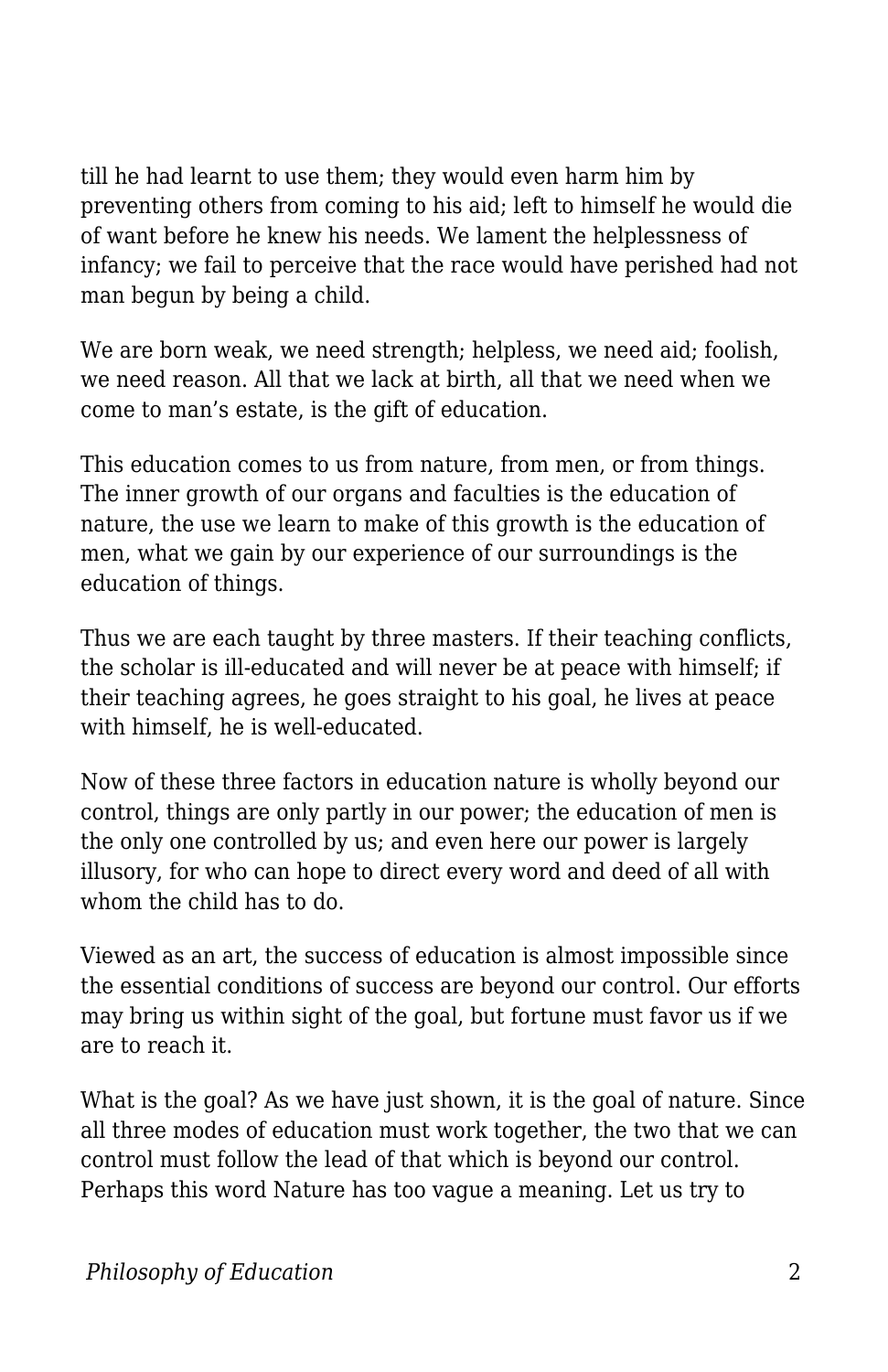define it.

Nature, we are told, is merely habit. What does that mean? Are there not habits formed under compulsion, habits which never stifle nature? Such, for example, are the habits of plants trained horizontally. The plant keeps its artificial shape, but the sap has not changed its course, and any new growth the plant may make will be vertical. It is the same with a man's disposition; while the conditions remain the same, habits, even the least natural of them, hold good; but change the conditions, habits vanish, nature reasserts herself. Education itself is but habit, for are there not people who forget or lose their education and others who keep it? Whence comes this difference? If the term nature is to be restricted to habits conformable to nature we need say no more.

We are born sensitive and from our birth onwards we are affected in various ways by our environment. As soon as we become conscious of our sensations we tend to seek or shun the things that cause them, at first because they are pleasant or unpleasant, then because they suit us or not, and at last because of judgments formed by means of the ideas of happiness and goodness which reason gives us. These tendencies gain strength and permanence with the growth of reason, but hindered by our habits they are more or less warped by our prejudices. Before this change they are what I call Nature within us.

Everything should therefore be brought into harmony with these natural tendencies, and that might well be if our three modes of education merely differed from one another; but what can be done when they conflict, when instead of training man for himself you try to train him for others? Harmony becomes impossible. Forced to combat either nature or society, you must make your choice between the man and the citizen, you cannot train both.

The smaller social group, firmly united in itself and dwelling apart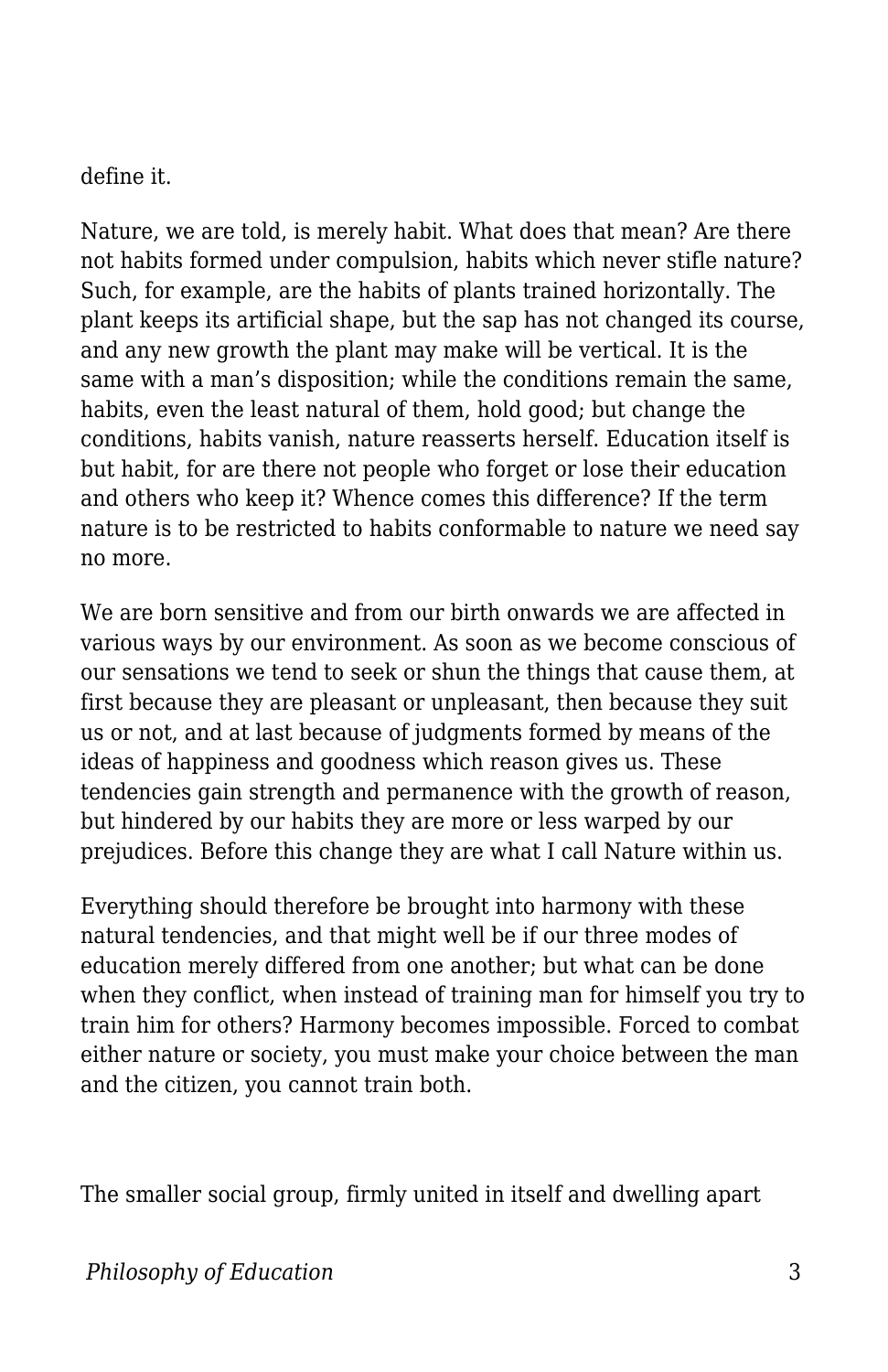from others, tends to withdraw itself from the larger society. Every patriot hates foreigners; they are only men, and nothing to him. This defect is inevitable, but of little importance. The great thing is to be kind to our neighbors. Among strangers the Spartan was selfish, grasping, and unjust, but unselfishness, justice and harmony ruled his home life. Distrust those cosmopolitans who search out remote duties in their books and neglect those that lie nearest. Such philosophers will love the Tartans to avoid loving their neighbor.

The natural man lives for himself; he is the unit, the whole dependent only on himself and on his like. The citizen is but the numerator of a fraction, whose value depends on its denominator; his value depends upon the whole, that is, on the community. Good social institutions are those best fitted to make a man unnatural, to exchange his independence for dependence, to merge the unit in the group, so that he no longer regards himself as one, but as a part of the whole, and is only conscious of the common life. A citizen of Rome was neither Caius nor Lucius, he was a Roman; he ever loved his country better than his life. The captive Regulus professed himself a Carthaginian; as a foreigner he refused to take his seat in the Senate except at his master's bidding. He scorned the attempt to save his life. He had his will, and returned in triumph to a cruel death. There is no great likeness between Regulus and the men of our own day.

A Spartan mother had five sons with the army. A helot arrived; trembling she asked his news. "Your five sons are slain." "Vile slave, was that what I asked thee?" "We have won the victory." She hastened to the temple to render thanks to the gods. That was a citizen.

He who would preserve the supremacy of natural feelings in social life knows not what he asks. Ever at war with himself, hesitating between his wishes and his duties, he will be neither a man nor a citizen. He will be of no use to himself nor to others. He will be a man of our day, a Frenchman, an Englishman, one of the great middle class.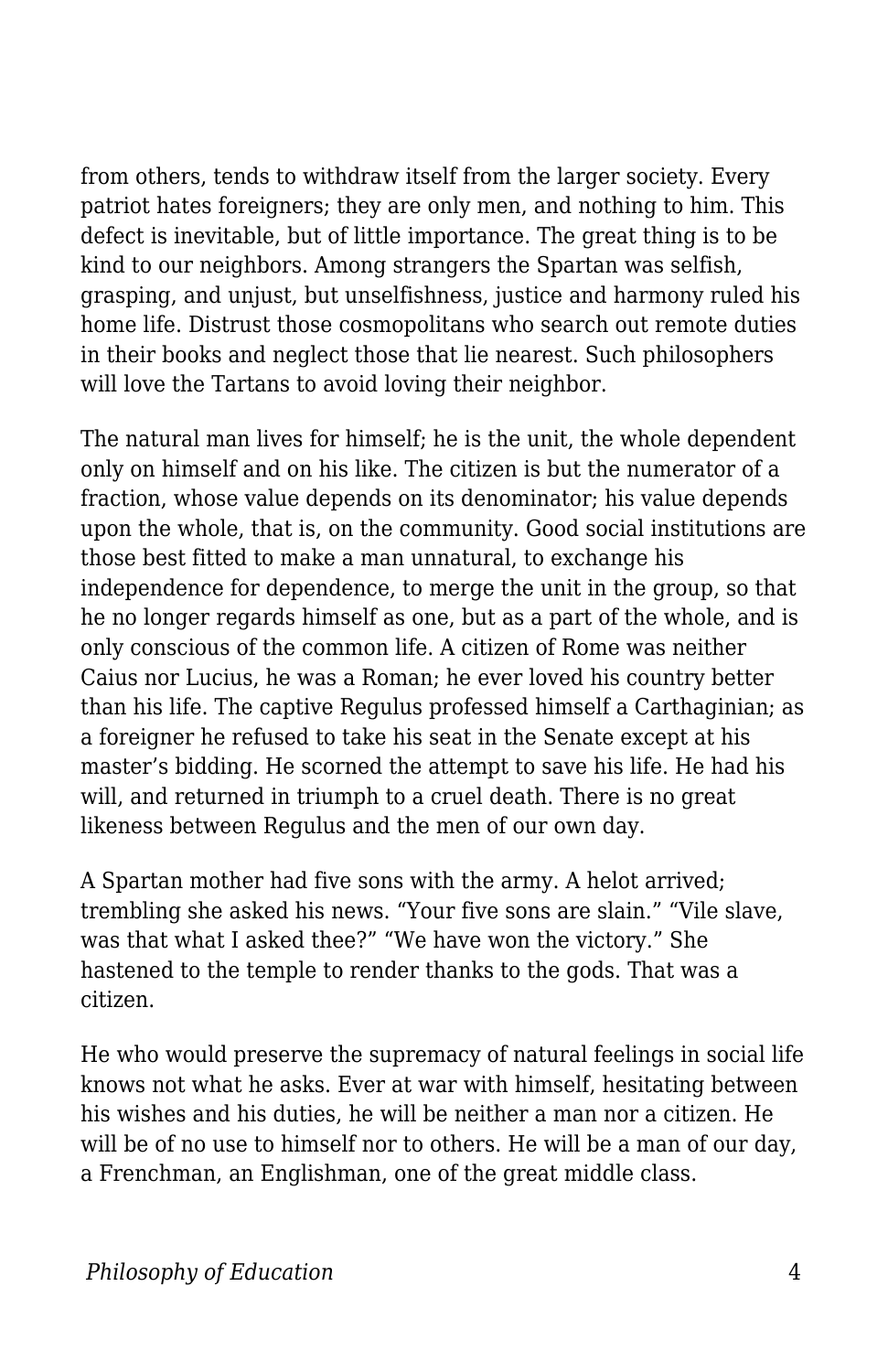To be something, to be himself, and always at one with himself, a man must act as he speaks, must know what course he ought to take, and must follow that course with vigor and persistence. When I meet this miracle it will be time enough to decide whether he is a man or a citizen, or how he contrives to be both.

Two conflicting types of educational systems spring from these conflicting aims. One is public and common to many, the other private and domestic.

If you wish to know what is meant by public education, read Plato's Republic. Those who merely judge books by their titles take this for a treatise on politics, but it is the finest treatise on education ever written.

I do not consider our ridiculous colleges as public institutes, nor do I include under this head a fashionable education, for this education facing two ways at once achieves nothing. It is only fit to turn out hypocrites, always professing to live for others, while thinking of themselves alone. These professions, however, deceive no one, for every one has his share in them; they are so much labor wasted.

Our inner conflicts are caused by these contradictions. Drawn this way by nature and that way by man, compelled to yield to both forces, we make a compromise and reach neither goal. We go through life, struggling and hesitating, and die before we have found peace, useless alike to ourselves and to others.

There remains the education of the home or of nature; but how will a man live with others if he is educated for himself alone? If the twofold aims could be resolved into one by removing the man's selfcontradictions, one great obstacle to his happiness would be gone. To judge of this you must see the man full-grown; you must have noted his inclinations, watched his progress, followed his steps; in a word you must really know a natural man. When you have read this work, I think you will have made some progress in this inquiry.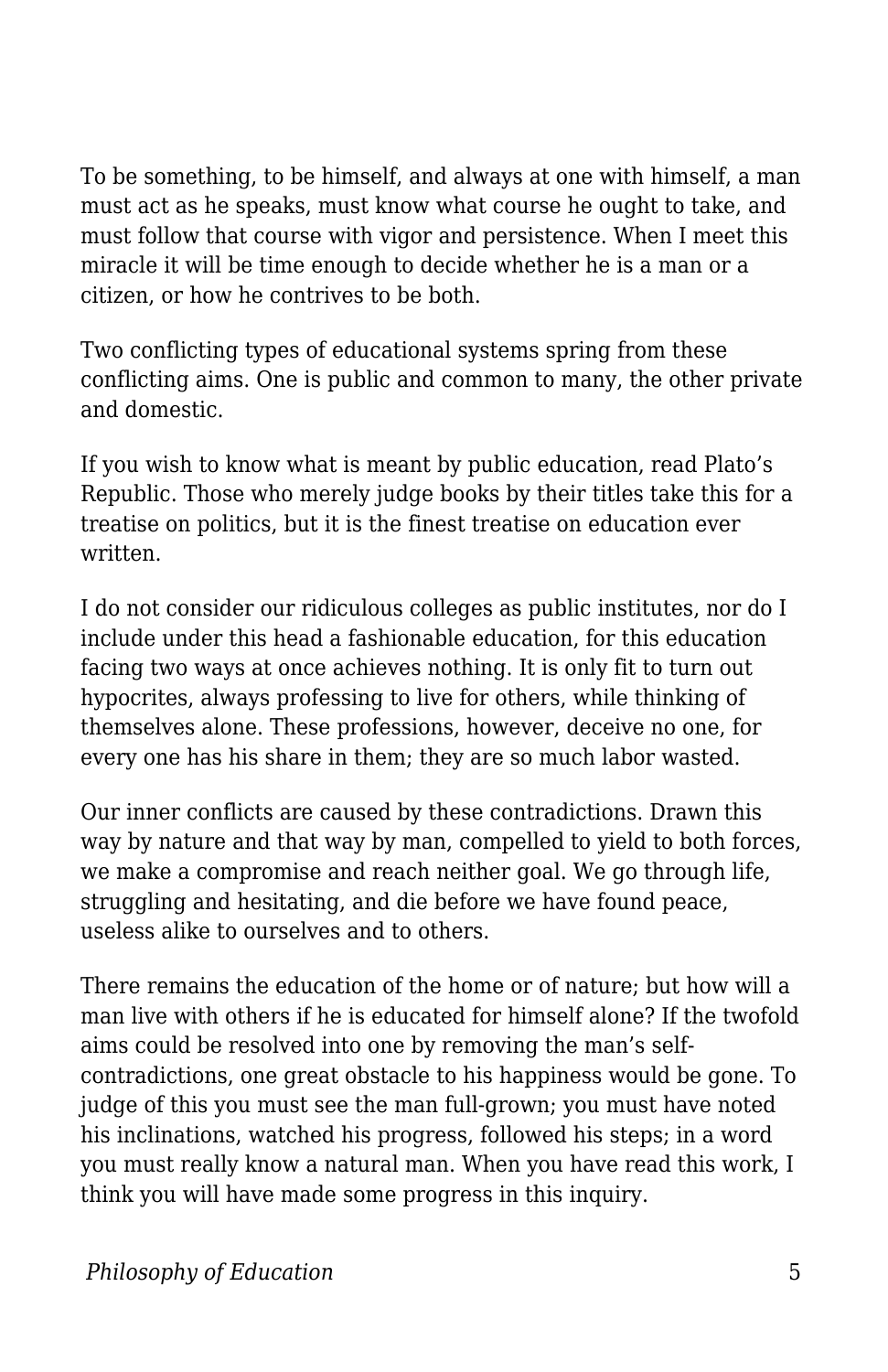What must be done to train this exceptional man! We can do much, but the chief thing is to prevent anything being done. To sail against the wind we merely follow one tack and another; to keep our position in a stormy sea we must cast anchor. Beware, young pilot, lest your boat slip its cable or drag its anchor before you know it.

In the social order where each has his own place a man must be educated for it. If such a one leave his own station he is fit for nothing else. His education is only useful when fate agrees with his parents' choice; if not, education harms the scholar, if only by the prejudices it has created. In Egypt, where the son was compelled to adopt his father's calling, education had at least a settled aim; where social grades remain fixed, but the men who form them are constantly changing, no one knows whether he is not harming his son by educating him for his own class.

In the natural order men are all equal and their common calling is that of manhood, so that a well-educated man cannot fail to do well in that calling and those related to it. It matters little to me whether my pupil is intended for the army, the church, or the law. Before his parents chose a calling for him nature called him to be a man. Life is the trade I would teach him. When he leaves me, I grant you, he will be neither a magistrate, a soldier, nor a priest; he will be a man. All that becomes a man he will learn as quickly as his right place. "Occupavi te, fortuna, atque cepi; omnes-que aditus tuos interclusi, ut ad me aspirare non posses." The real object of our study is man and his environment. To my mind those of us who can best endure the good and evil of life are the best educated; hence it follows that true education consists less in precept than in practice. We begin to learn when we begin to live; our education begins with ourselves, our first teacher is our nurse. The ancients used the word "Education" in a different sense, it meant "Nurture." "educit obstetrix," says Varro. "educat nurtix, instituit pedagogus, docet magister.

Thus, education, discipline, and instruction are three things as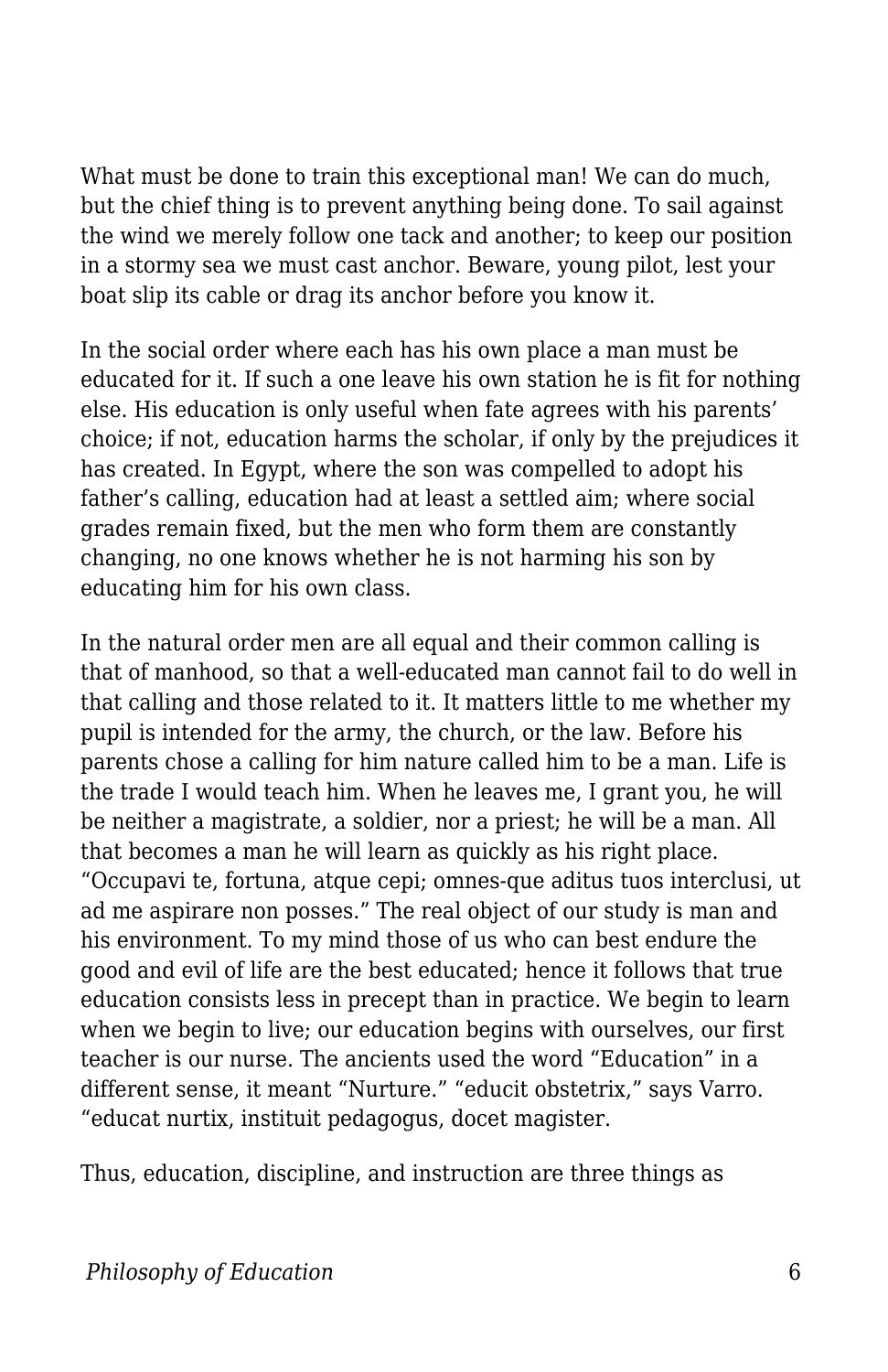different in their purpose as the dame, the usher, and the teacher. But these distinctions are undesirable and the child should only follow one guide.

We must therefore look at the general rather than the particular, and consider our scholar as man in the abstract, man exposed to all the changes and chances of mortal life. If men were born attached to the soil of our country, if one season lasted all the year round, if every man's fortune were so firmly grasped that he could never lose it, then the established method of education would have certain advantages; the child brought up to his own calling would never leave it, he could never have to face the difficulties of any other condition. But when we consider the fleeting nature of human affairs the restless and uneasy spirit of our times, when every generation overturns the work of its predecessor, can we conceive a more senseless plan than to educate a child as if he would never leave his room, as if he would always have his servants about him? If the wretched creature takes a single step up or down he is lost. This is not teaching him to bear pain; it is training him to feel it.

People think only of preserving their child's life; this is not enough, he must be taught to preserve his own life when he is a man, to bear the buffets of fortune, to brave wealth and poverty, to live at need among the snows of Iceland or on the scorching rocks of Malta. In vain you guard against death; he must needs die; and even if you do not kill him with your precautions, they are mistaken. Teach him to live rather than to avoid death: life is not breath, but action, the use of our senses, our mind, our faculties, every part of ourselves which makes us conscious of our being. Life consists less in length of days than in the keen sense of living. A man may be buried at a hundred and may never have lived at all. He would have fared better had he died young.

Our wisdom is slavish prejudice, our customs consist in control, constraint, compulsion. Civilized man is born and dies a slave. The infant is bound up in swaddling clothes, the corpse is nailed down in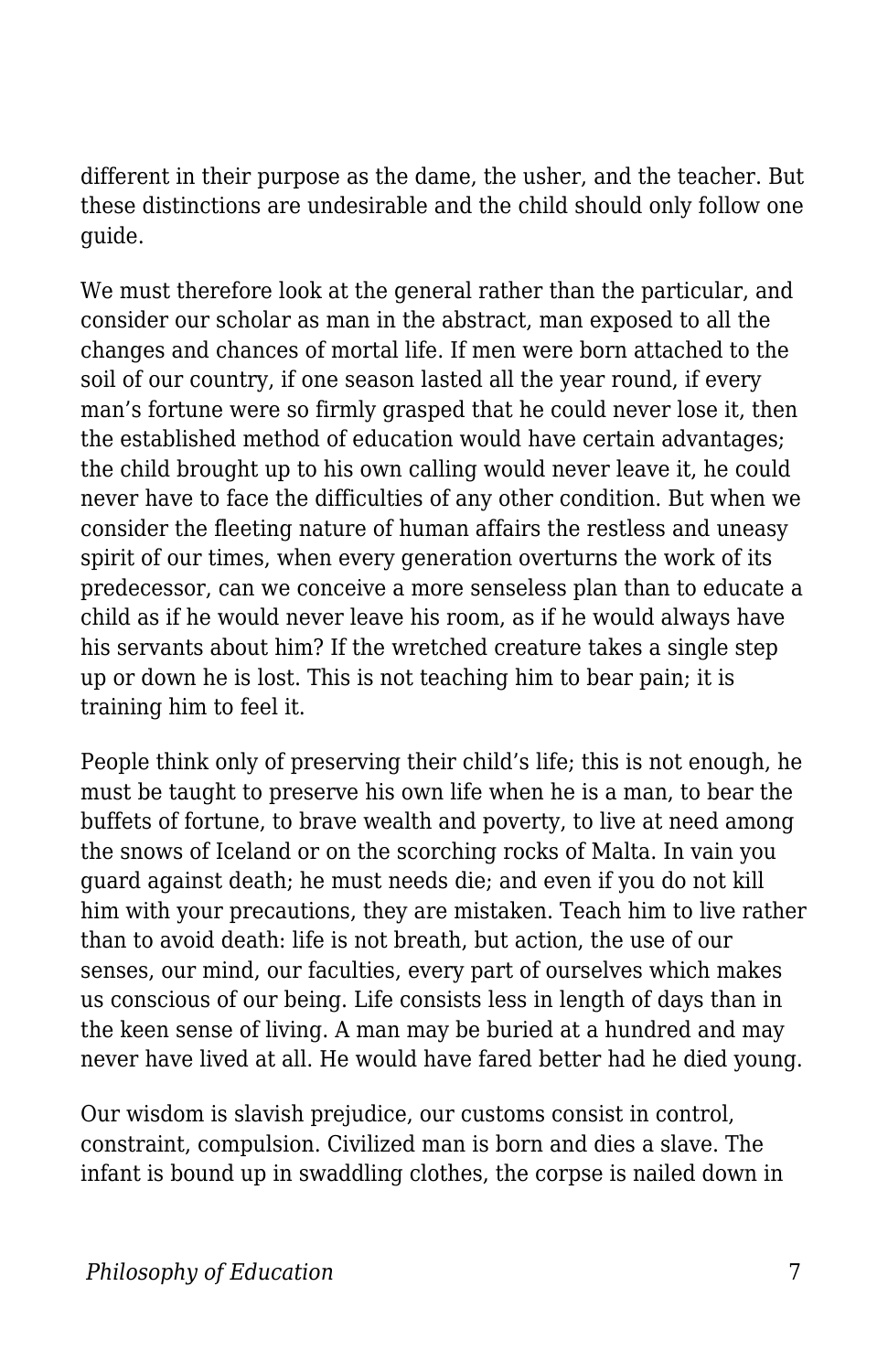his coffin. All his life long man is imprisoned by our institutions.

...Fix your eyes on nature, follow the path traced by her. She keeps children at work, she hardens them by all kinds of difficulties, she soon teaches them the meaning of pain and grief. They cut their teeth and are feverish, sharp colics bring on convulsions, they are choked by fits of coughing and tormented by worms, evil humors corrupt the blood, germs of various kinds ferment in it, causing dangerous eruptions. Sickness and danger play the chief part in infancy. One half of the children who are born die before their eighth year. The child who has overcome hardships has gained strength, and as soon as he can use his life he holds it more securely.

This is nature's law; why contradict it? Do you not see that in your efforts to improve upon her handiwork you are destroying it; her cares are wasted? To do from without what she does within is according to you to increase the danger twofold. On the contrary, it is the way to avert it; experience shows that children delicately nurtured are more likely to die. Provided we do not overdo it, there is less risk in using their strength than in sparing it. Accustom them therefore to the hardships they will have to face; train them to endure extremes of temperature, climate and condition, hunger, thirst, and weariness. Dip them in the waters of Styx. Before bodily habits become fixed you may teach what habits you will without any risk, but once habits are established any change is fraught with peril. A child will bear changes which a man cannot bear, the muscles of the one are soft and flexible, they take whatever direction you give them without any effort; the muscles of the grown man are harder and they only change their accustomed mode of action when subjected to violence. So we can make a child strong without risking his life or health, and even if there were some risk, it should not be taken into consideration. Since human life is full of dangers, can we do better than face them at a time when they can do the least harm?...

Man is born to suffer; pain is the means of his preservation. His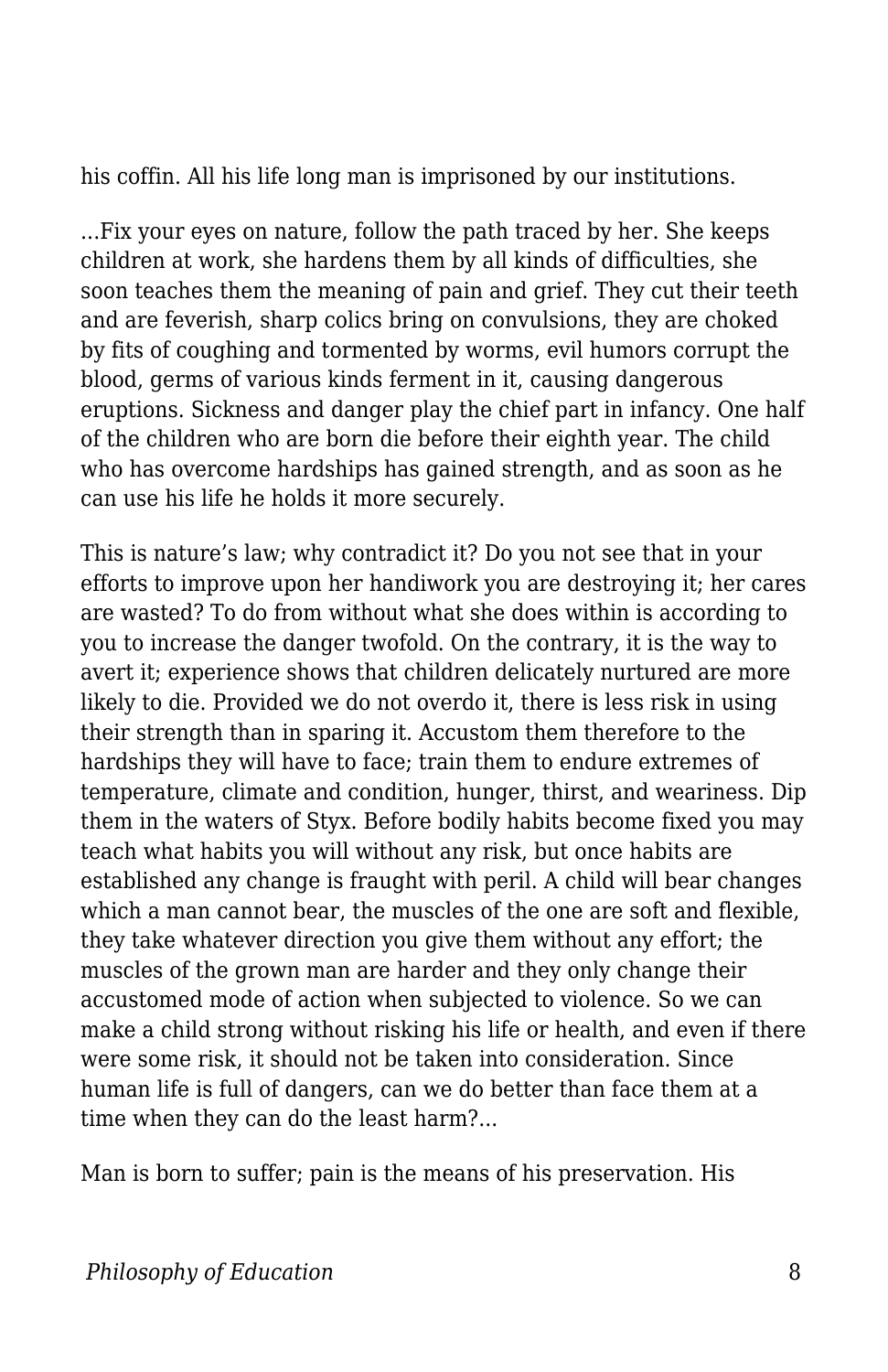childhood is happy, knowing only pain of body. These bodily sufferings are much less cruel, much less painful, than other forms of suffering, and they rarely lead to self-destruction. It is not the twinges of gout which make a man kill himself, it is mental suffering that leads to despair. We pity the sufferings of childhood; we should pity ourselves; our worst sorrows are of our own making.

The new-born infant cries, his early days are spent in crying. He is alternately petted and shaken by way of soothing him; sometimes he is threatened, sometimes beaten, to keep him quiet. We do what he wants or we make him do what we want, we submit to his whims or subject him to our own. There is no middle course; he must rule or obey. Thus his earliest ideas are those of the tyrant or the slave. He commands before he can speak, he obeys before he can act, and sometimes he is punished for faults before he is aware of them, or rather before they are committed. Thus early are the seeds of evil passions sown in his young heart. At a later day these are attributed to nature, and when we have taken pains to make him bad we lament his badness.

In this way the child passes six or seven years in the hands of women. the victim of his own caprices or theirs, and after they have taught him all sorts of things, when they have burdened his memory with words he cannot understand, or things which are of no use to him, when nature has been stifled by the passions they have implanted in him, this sham article is sent to a tutor. The tutor completes the development of the germs of artificiality which he finds already well grown, he teaches him everything except self-knowledge and selfcontrol, the arts of life and happiness. When at length this infant slave and tyrant, crammed with knowledge but empty of sense, feeble alike in mind and body, is flung upon the world, and his helplessness, his pride, and his other vices are displayed, we begin to lament the wretchedness and perversity of mankind. We are wrong; this is the creature of our fantasy; the natural man is cast in another world.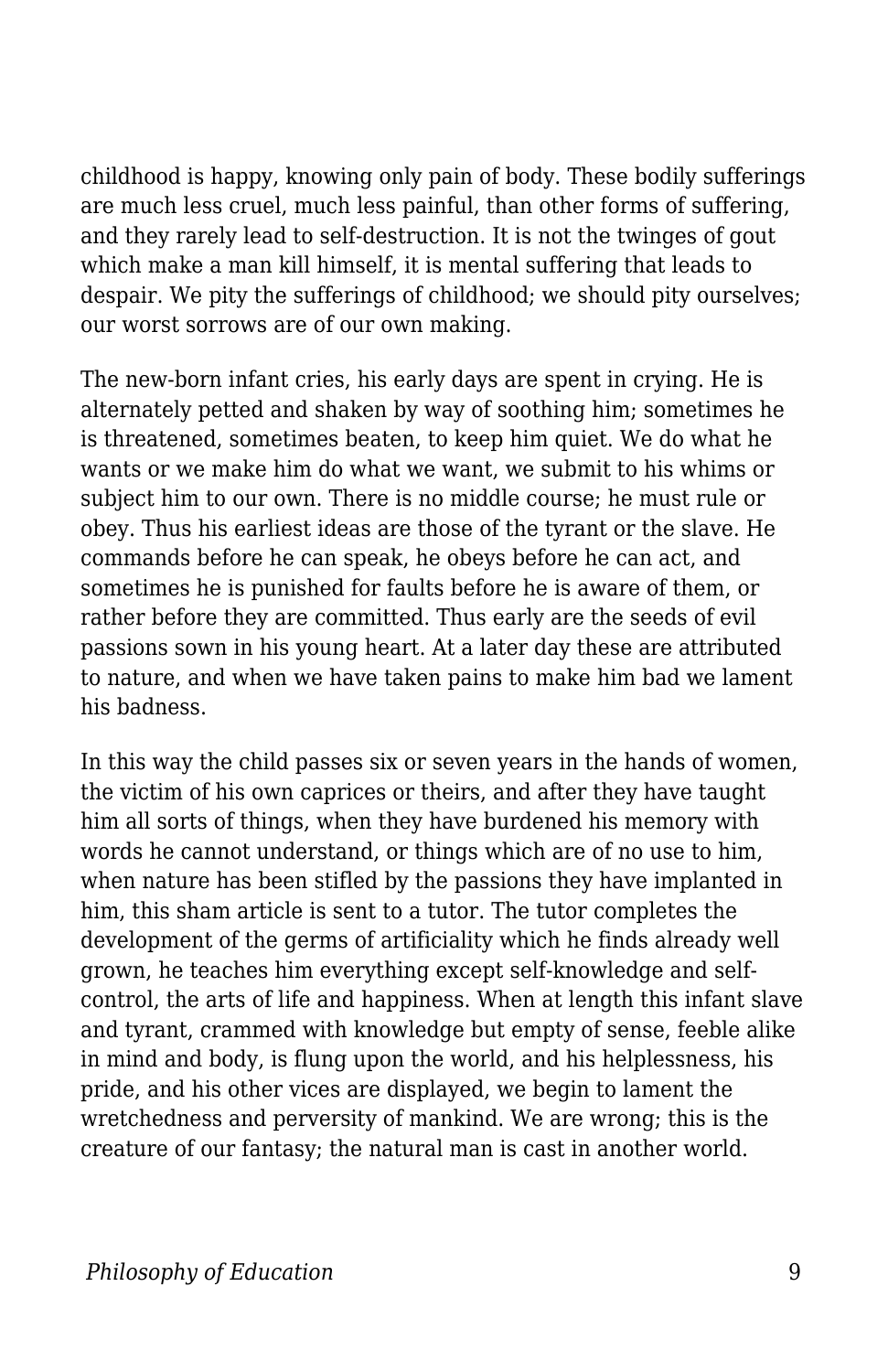Would you keep as nature made him? Watch over him from his birth. Take possession of him as soon as he comes into the world and keep him till he is a man; you will never succeed otherwise. The real nurse is the mother and the real teacher is the father. Let them agree in the ordering of their duties as well as in their method, let the child pass from one to the other. He will be better educated by a sensible though ignorant father than by the cleverest master in the world. For zeal will alone for lack of knowledge, rather than knowledge for lack of zeal....

A father has done but a third of his task when he begets children and provides a living for them. He owes men to humanity, citizens to the state. A man who can pay this threefold debt and neglects to do so is guilty, more guilty, perhaps, if he pays it in part than when he neglects it entirely. He has no right to be a father if he cannot fulfill a father's duties. Poverty, pressure of business, mistaken social prejudices, none of these can excuse a man from his duty, which is to support and educate his own children. If a man of any natural feeling neglects these sacred duties he will repent it with bitter tears and will never be comforted...

There is much discussion as to the characteristics of a good tutor. My first requirement, and it implies a good many more, is that he should not take up his task for reward. There are callings so great that they cannot be undertaken for money without showing our unfitness for them; such callings are those of the soldier and the teacher.

"But who must train my child?" "I have just told you, you should do it yourself." "I cannot." "You cannot!" Then find a friend. I see no other course."

A tutor! What a noble soul! Indeed for the training of a man one must either be a father or more than man. It is this duty you would calmly hand over to a hireling!...

I feel too deeply the importance of a tutor's duties and my own unfitness, ever to accept such a post, whoever offered it, and even the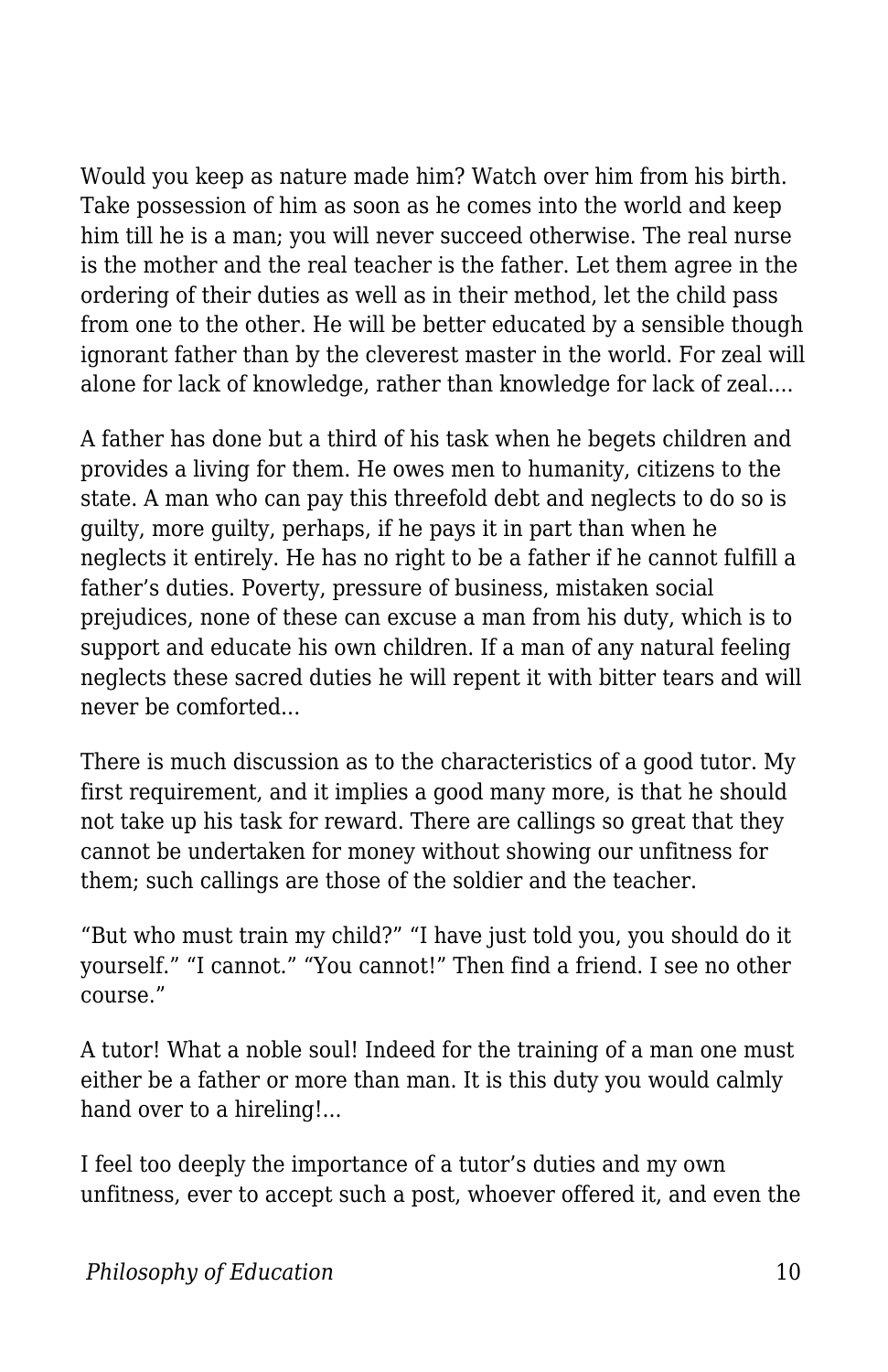claims of friendship would be only an additional motive for my refusal. Few, I think, will be tempted to make me such an offer when they have read this book, and I beg any one who would do so to spare his pains. I have had enough experience of the task to convince myself of my own unfitness, and my circumstances would make it impossible, even if my talents were such as to fit me for it. I have thought it my duty to make this public declaration to those who apparently refuse to do me the honor of believing in the sincerity of my determination. If I am unable to undertake the more useful task, I will at least venture to attempt the easier one; I will follow the example of my predecessors and take up, not the task, but my pen; and instead of doing the right thing I will try to say it...

I have therefore decided to take an imaginary pupil, to assume on my own part the age, health, knowledge, and talents required for the work of his education, to guide him from birth to manhood, when he needs no guide but himself. This method seems to me useful for an author who fears lest he may stray from the practical to the visionary; for as soon as he departs from common practice he has only to try his method on his pupil; he will soon know, or the reader will know for him, whether he is following the development of the child and the natural growth of the human heart....

People seek a tutor who has already educated one pupil. This is too much; one man can only educate one pupil; if two were essential to success, what right would he have to undertake the first? With more experience you may know better what to do, but you are less capable of doing it; once this task has been well done, you will know too much of its difficulties to attempt it a second time-- if ill done, the first attempt augurs badly for the second....

There is only one science for children to learn--the duties of man. This science is one, and, whatever Xenophon may say of the education of the Persians, it is indivisible. Besides, I prefer to call the man who has this knowledge master rather than teacher, since it is a question of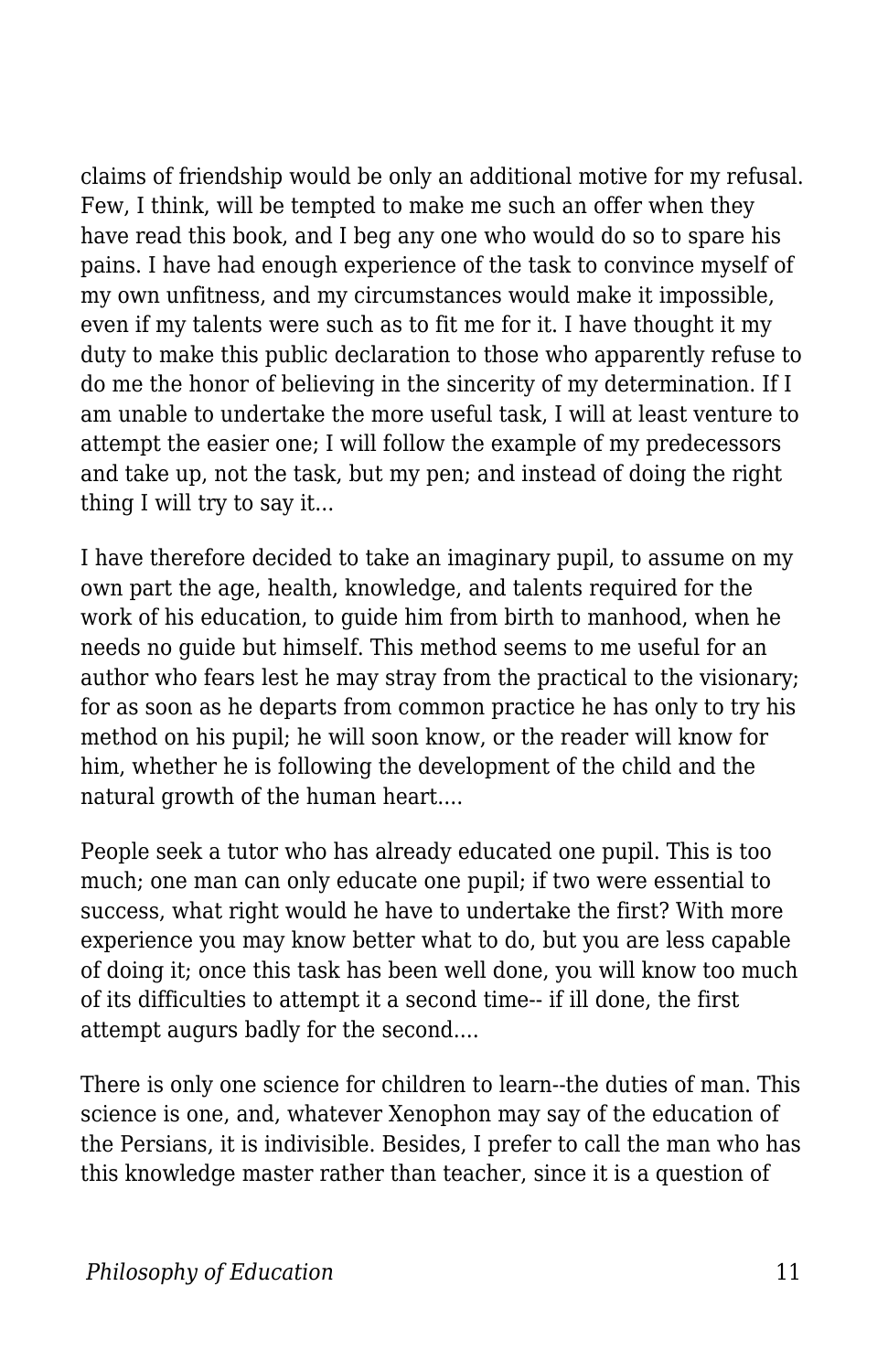guidance rather than instruction. He must not give precepts, he must let the scholar find them out for himself....

If I had my choice I would take a child of ordinary mind, such as I assume in my pupil. It is ordinary people who have to be educated, and their education alone can serve as a pattern for the education of their fellows. The others find their way alone.

The birthplace is not a matter of indifference in the education of man; it is only in temperate climes that he comes to his full growth. The disadvantages of extremes are easily seen. A man is not planted in one place like a tree, to stay there the rest of his life, and to pass from one extreme to another you must travel twice as far as he who starts halfway...

The poor man has no need of education. The education of his own station in life is forced upon him, he can have no other; the education received by the rich man from his own station is least fitted for himself and for society. Moreover, a natural education should fit a man for any position... Let us choose our scholar among the rich; we shall at least have made another man; the poor may come to manhood without our help.

For the same reason I should not be sorry if Emile came of a good family. He will be another victim snatched from prejudice.

Emile is an orphan. No matter whether he has father or mother, having undertaken their duties I am invested with their rights. He must honor his parents, but he must obey me. That is my first and only condition.

I must add that there is just one other point arising out of this we must never be separated except by mutual consent. This clause is essential, and I would have tutor and scholar so inseparable that they should regard their fate as one. If once they perceive the time of their separation drawing near, the time which must make them strangers to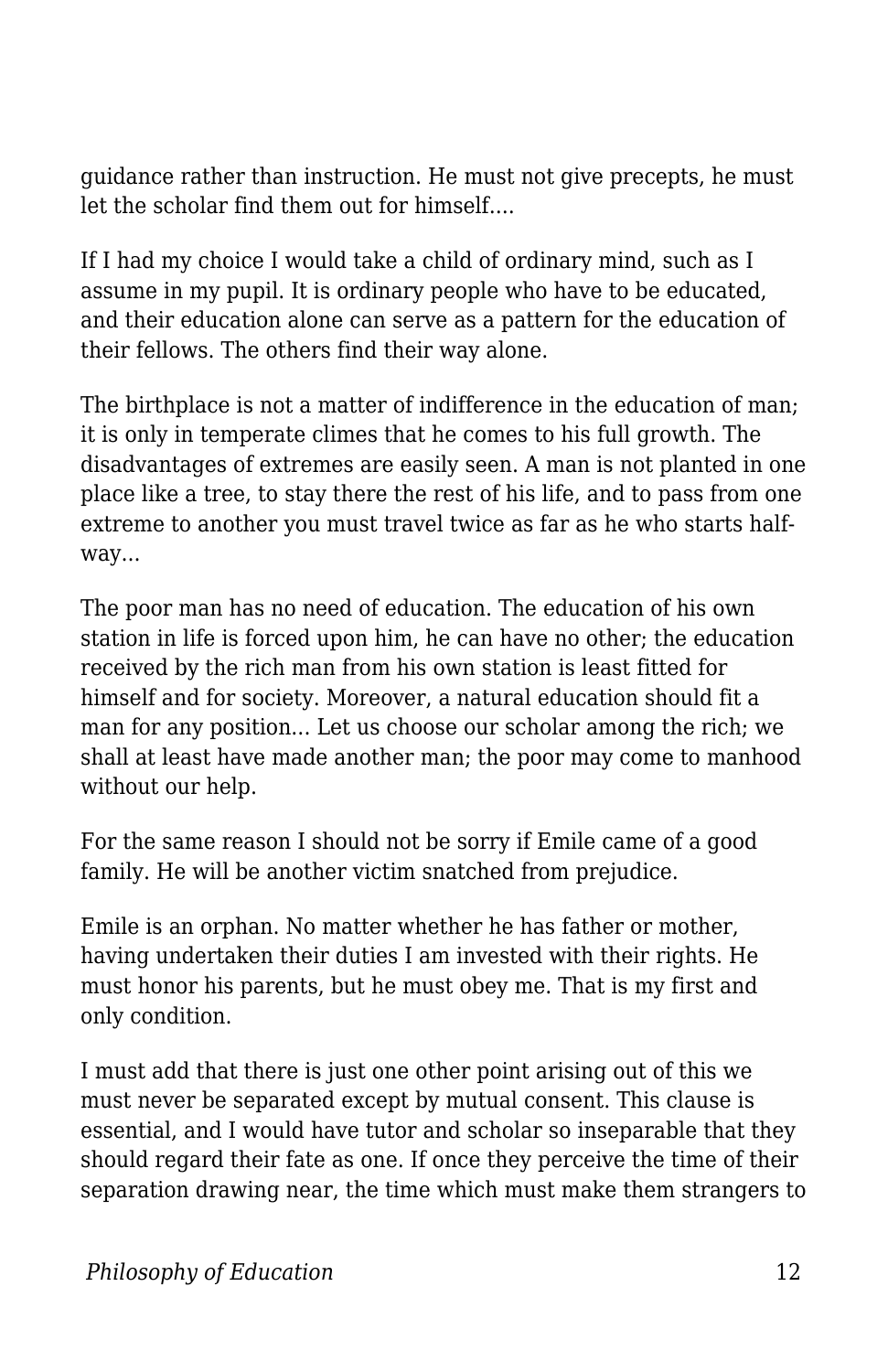one another, they become strangers then and there; each makes his own little world and both of them being busy in thought with the time when they will no longer be together, they remain together against their will....

The body must be strong enough to obey the mind; a good servant must be strong...A feeble body makes a feeble mind. Hence the influence of physic [medicine], an art which does more harm to man than all the evils it professes to cure. I do not know what the doctors cure us of, but I know this: they infect us with very deadly diseases, cowardice, timidity, credulity, the fear of death. What matter if they make the dead walk, we have no need of corpses; they fail to give us men, and it is men we need... I cannot refrain from saying that men employ the same sophism about medicine as they do about the search for truth....

Would you find a really brave man? Seek him where there are no doctors, where the results of disease are unknown, and when death is little thought of. By nature a man bears pain bravely and dies in peace. It is the doctors with their rules, the philosophers with their precepts, the priests with their exhortations, who debase the heart and make us afraid to die...

When our life begins our needs begin too....A child who passes through many hands in turn, can never be well brought up. At every change he makes a secret comparison, which continually tends to lessen his respect for those who control him, and with it their authority over him. If once he thinks there are grown-up people with no more sense than children the authority of age is destroyed and his education is ruined. A child should know no betters but its father and mother, or failing them its foster-mother and its tutor, and even this is one too many, but this division is inevitable, and the best that can be done in the way of remedy is that the man and woman who control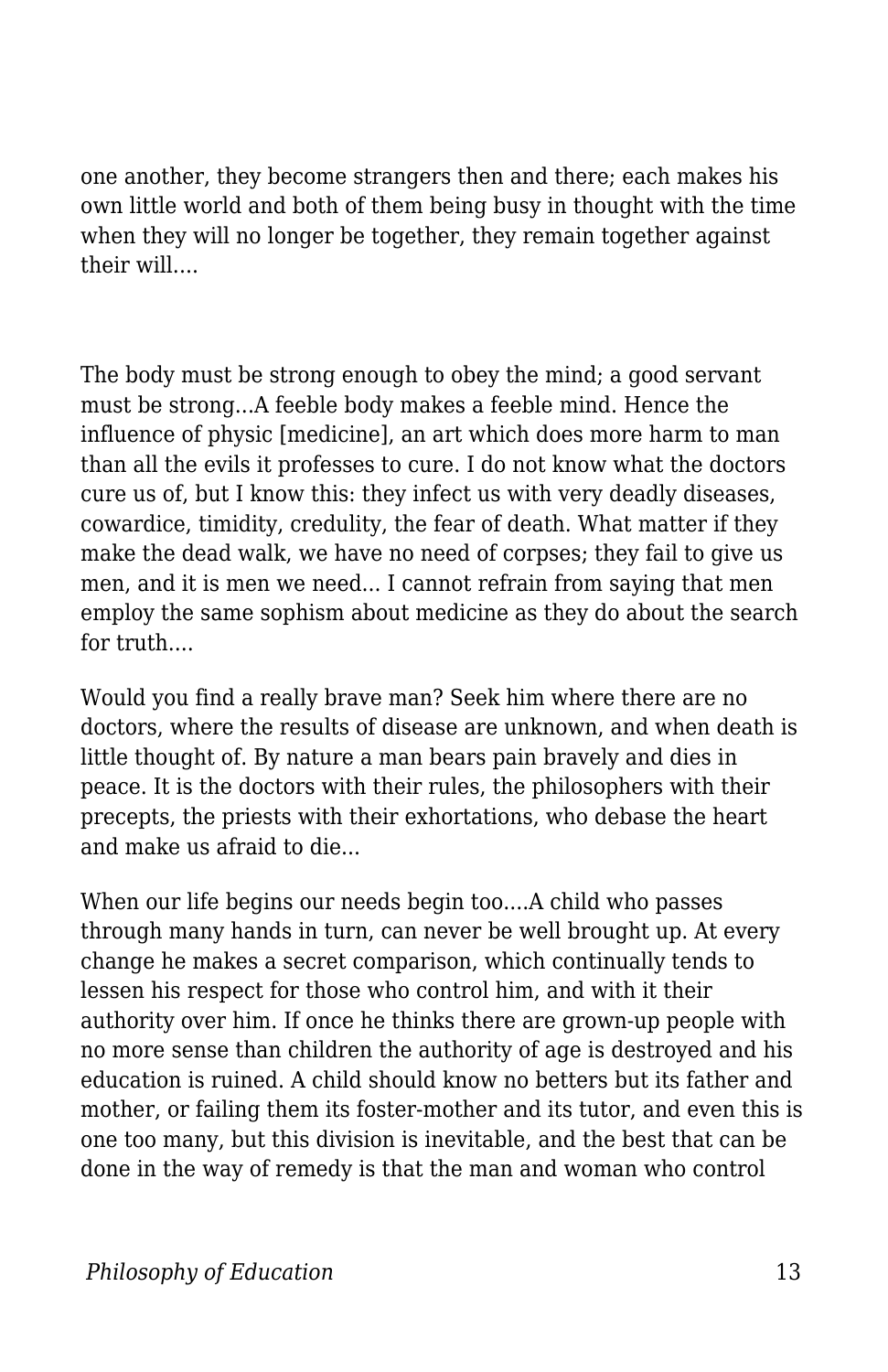him shall be so well agreed with regard to him that they seem like one...

Men are not to be crowded together in ant-hills, but scattered over the earth to till it. The more they are massed together, the more corrupt they become. Disease and vice are the sure results of overcrowded cities. Of all creatures man is least fitted to live in herds. Huddled together like sheep, men would very soon die. Man's breath is fatal to his fellows. This is literally as well as figuratively true.

Men are devoured by our towns. In a few generations the race dies out or becomes degenerate; it needs renewal, and it is always renewed from the country. Send your children to renew themselves, so to speak, send them to regain in the open fields the strength lost in the foul air of our crowded cities. Women hurry home that their children may be born in the town; they ought to do just the opposite, especially those who mean to nurse their own children. They would lose less than they think, and in more natural surroundings the pleasures associated by nature with maternal duties would soon destroy the taste for other delights...

In the same way it is unnecessary to take the precaution of heating the water; in fact among many races the new-born infants are bathed with no more ado in rivers or in the sea. Our children, made tender before birth by the softness of their parents, come into the world with a constitution already enfeebled, which cannot be at once exposed to all the trials required to restore it to health. Little by little they must be restored to their natural vigor...

When the child draws its first breath do not confine it in tight wrappings. No cap, no bandages, nor swaddling clothes. Loose and flowing flannel wrappers, which leave its limbs free and are not too heavy to check his movements, not too warm to prevent his feeling the air. Put him in a big cradle, well padded, where he can move easily and safely. As he begins to grow stronger, let him crawl about the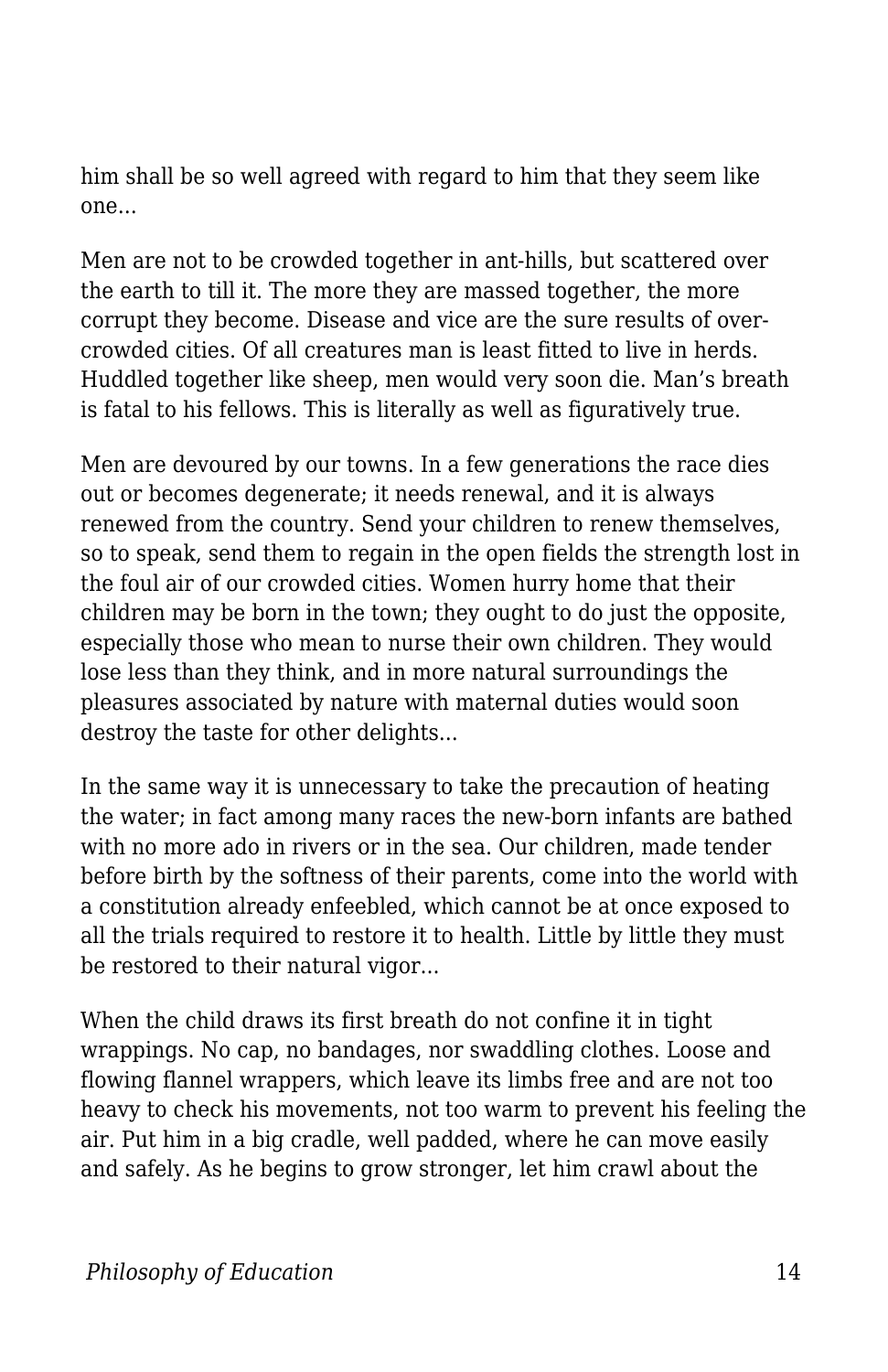room; let him develop and stretch his tiny limbs; you will see him gain strength from day to day. Compare him with a well swaddled child of the same age and you will be surprised at their different rates of progress.

...when education begins with life, the new-born child is already a disciple, not of tutor, but of nature. The tutor merely studies under this master, and sees that his orders are not evaded. He watches over the infant, he observes it, he looks for the first feeble glimmering of intelligence, as the Moslem looks for the moment of the moon's rising in her first quarter.

We are born capable of learning, but knowing nothing, perceiving nothing. The mind, bound up within imperfect and half grown organs, is not even aware of its own existence. The movements and cries of the new-born child are purely reflex, without knowledge or will...

As I said before, man's education begins at birth; before he can speak or understand he is learning. Experience precedes instruction; when he recognizes his nurse he has learnt much. The knowledge of the most ignorant man would surprise us if we had followed his course from birth to the present time. If all human knowledge were divided into two parts, one common to all, the other peculiar to the learned, the latter would seem very small compared with the former. But we scarcely heed this general experience, because it is acquired before the age of reason. Moreover, knowledge only attracts attention by its rarity, as in algebraic equations common factors count for nothing... Food and sleep, too, exactly measured, become necessary at regular intervals, and soon desire is no longer the effect of need, but of habit, or rather habit adds a fresh need to those of nature. You must be on your guard against this.

The only habit the child should be allowed to contract is that of having no habits; let him be carried on either arm, let him be accustomed to offer either hand, to use one or other indifferently; let him not want to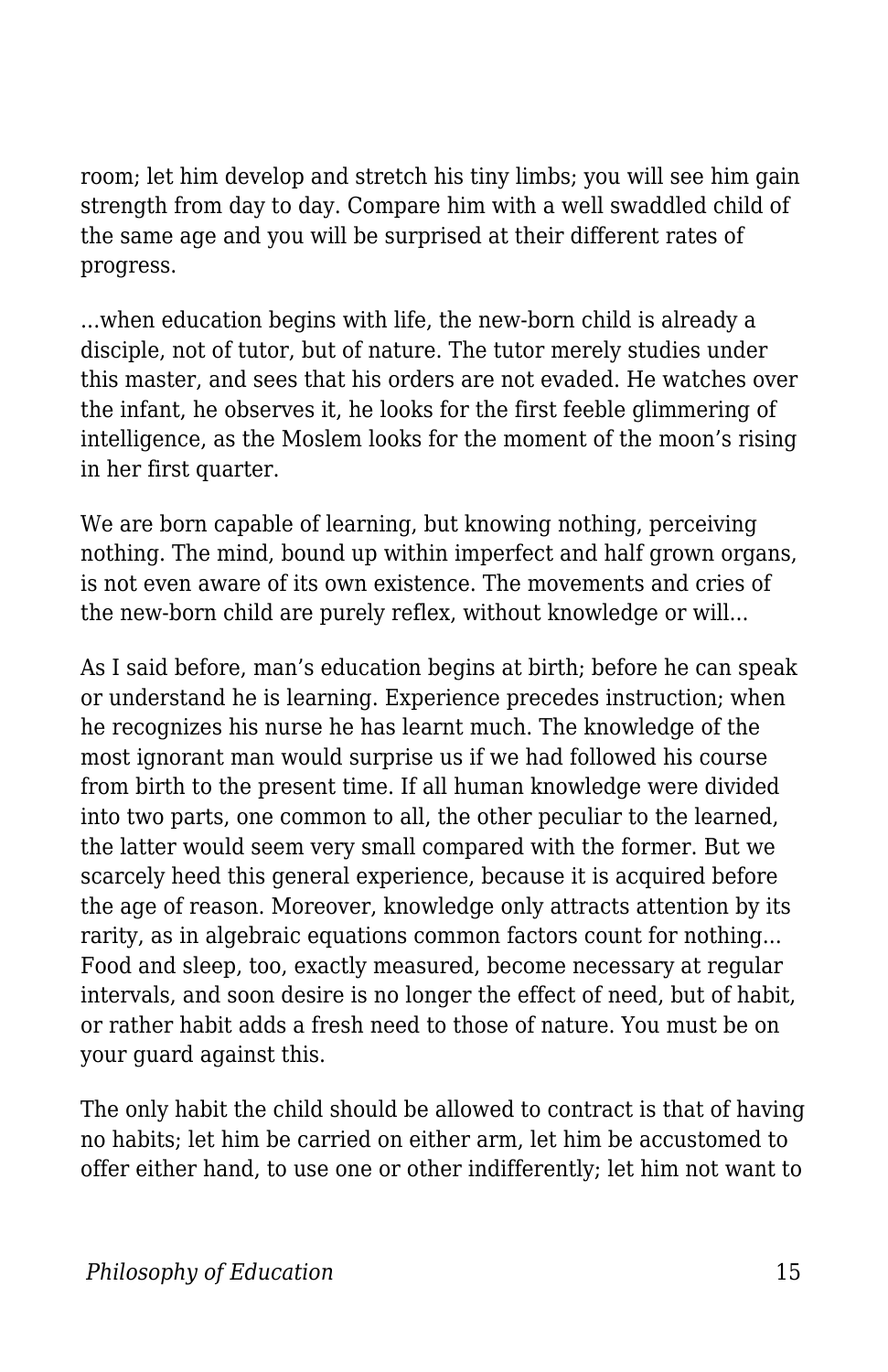eat, sleep, or do anything at fixed hours, nor be unable to be left alone by day or night. Prepare the way for his control of his liberty and the use of his strength by leaving his body its natural habit, by making him capable of lasting self-control, of doing all that he wills when his will is formed.

As soon as the child begins to take notice, what is shown him must be carefully chosen. The natural man is interested in all new things. He feels so feeble that he fears the unknown: the habit of seeing fresh things without ill effects destroys this fear. Children brought up in clean houses where there are no spiders are afraid of spiders, and this fear often lasts through life. I never saw peasants, man, woman, or child, afraid of spiders.

All our languages are the result of art. It has long been a subject of inquiry whether there ever was a natural language common to all; no doubt there is, and it is the language of children before they begin to speak. This language is inarticulate, but it has tone, stress, and meaning. The use of our own language has led to neglect it so far as to forget it altogether. Let us study children and we shall soon learn it afresh from them. Nurses can teach us this language; they understand all their nurslings say to them, hey answer them, and keep up long conversations with them; and though they use words, these words are quite useless. It is not the hearing of the word, but its accompanying intonation that is understood.

To the language of intonation is added the no less forcible language of gesture. The child uses, not its weak hands, but its face. The amount of expression in these undeveloped faces is extraordinary; their features change from one moment to another with incredible speed. You see smiles, desires, terror, come and go like lightning; every time the face seems different. The muscles of the face are undoubtedly more mobile than our own. On the other hand the eyes are almost expressionless. Such must be the sort of signs they use at an age when their only needs are those of the body. Grimaces are the sign of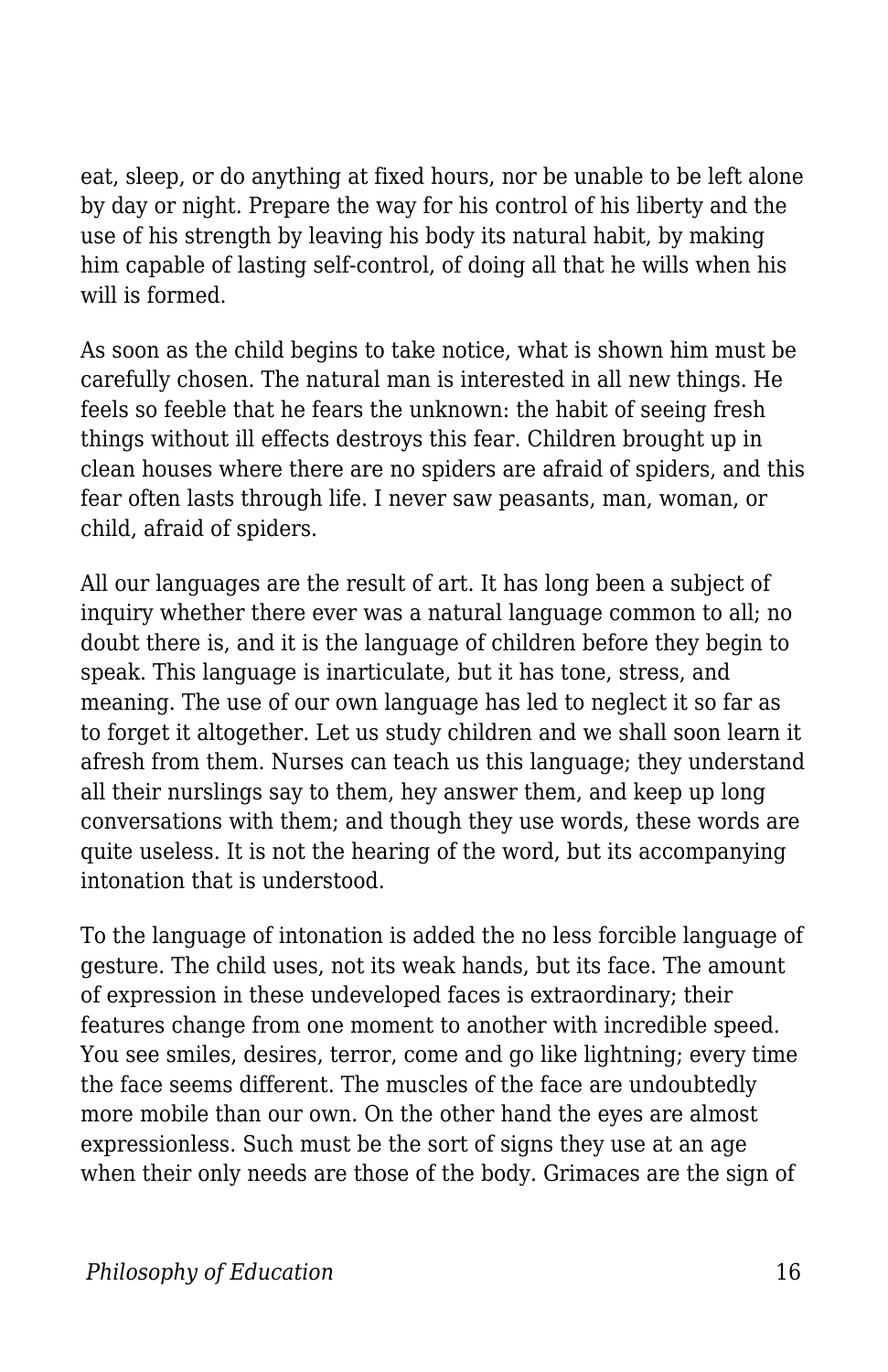sensation, the glace expresses sentiment.

At man's first state is one of want and weakness, his first sounds are cries and tears. The child feels his needs and cannot satisfy them, he begs for help by his cries. Is he hungry or thirsty? there are tears; is he too cold or too hot? more tears; he needs movement and is kept quiet, more tears; he wants to sleep and is disturbed, he weeps. The less comfortable he is, the more he demands change. He has only one language because he has, so to say, only one kind of discomfort. In the imperfect state of his sense organs he does not distinguish their several impressions; all ills produce one feeling of sorrow.

These tears, which you think so little worthy of your attention, give rise to the first relation between man and his environment; here is forged the first link in the long chain of social order.

When the child cries he is uneasy, he feels some need which he cannot satisfy; you watch him, seek this need, find it, and satisfy it. If you can neither find it nor satisfy it, the tears continue and become tiresome. The child is petted to quiet him, he is rocked or sung to sleep; if he is obstinate, the nurse sometimes strikes him. What strange lessons for him at his first entrance into life!..

The child's first tears are prayers, beware lest they become commands; he begins by asking for aid, he ends by demanding service. Thus from his own weakness, the source of his first consciousness of dependence, springs the later idea of rule and tyranny; but as this idea is aroused rather by his needs than by our services, we begin to see moral results whose causes are not in nature; thus we see how important it is, even at the earliest age, to discern the secret meaning of the gesture or cry.

When the child tries to seize something without speaking, he thinks he can reach the object, for he does not rightly judge its distance; when he cries and stretches out his hands he no longer misjudges the distance, he bids the object approach, or orders you to bring it to him.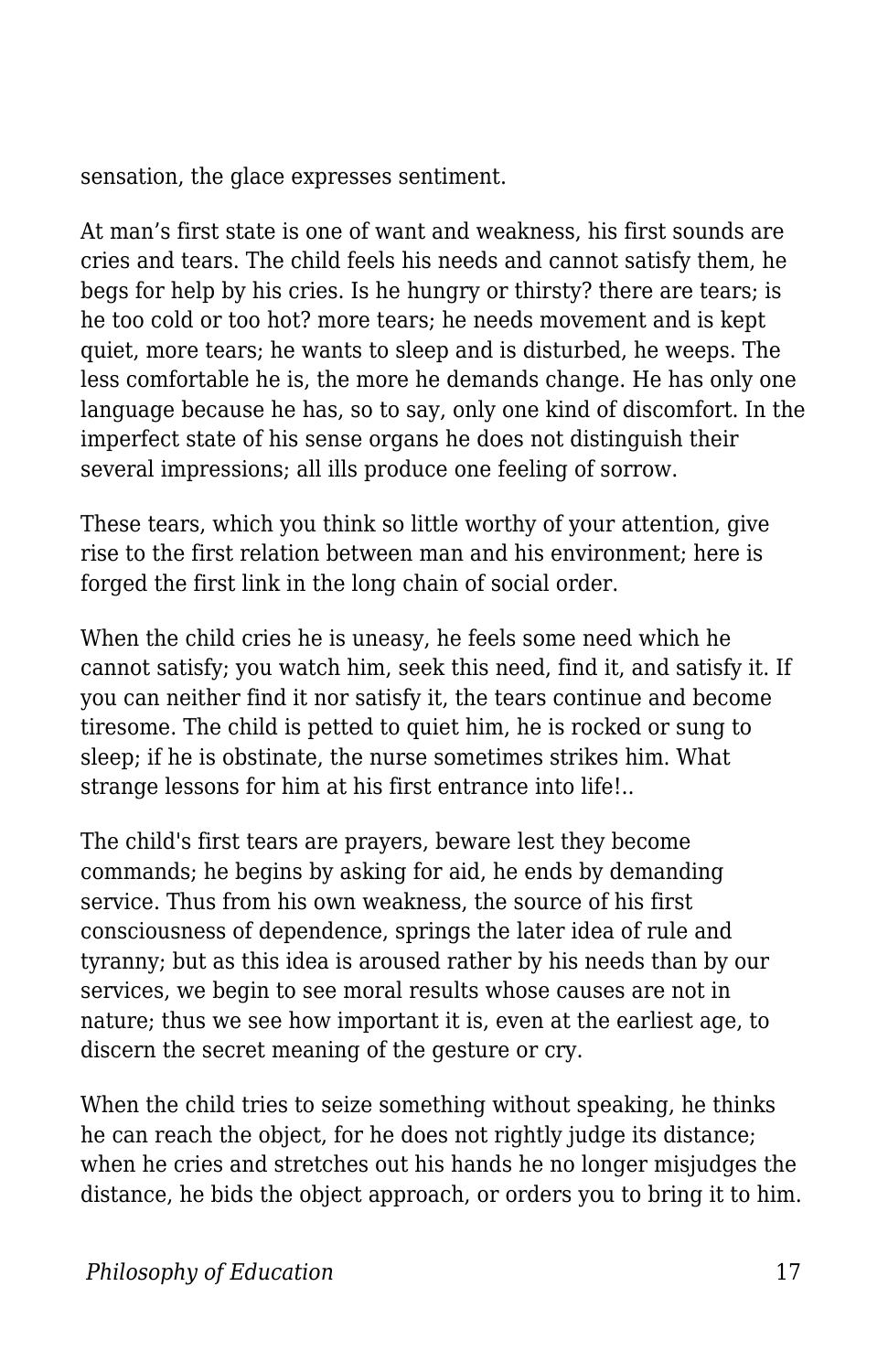In the first case bring it to him slowly; in the second do not even seem to hear his cries. The more he cries the less you should heed him. He must learn in good time not to give commands to men, for he is not their master, not to things, for they cannot hear him. Thus when the child wants something you mean to give him, it is better to carry him to it rather than to bring the thing to him. From this he will draw a conclusion suited to his age, and there is no other way of suggesting it to him....

All wickedness comes from weakness. The child is only naughty because he is weak; make him strong and he will be good; if we could do everything we should never do wrong... Reason alone teaches us to know good from evil. Therefore conscience, which makes us love the one and hate the other, though it is independent of reason, cannot develop without it. Before the age of reason we do good or ill without knowing it, and there is no morality in our actions, although there is sometimes in our feeling with regard to other people's actions in relation to ourselves. A child wants to overturn everything he sees. He breaks and smashes everything he can reach; he seizes a bird as he seizes a stone, and strangles it without knowing what he is about...

While the Author of nature has given children this activity, He takes care that it shall do little harm by giving them small power to use it. But as soon as they can think of people as tools to be used, they use them to carry out their wishes and to supplement their own weakness. This is how they become tiresome, masterful, imperious, naughty, and unmanageable; a development which does not spring from a natural love of power, but one which has been taught them, for it does not need much experience to realize how pleasant it is to set others to work and to move the world by a word.

As the child grows it gains strength and becomes less restless and unquiet and more independent. Soul and body become better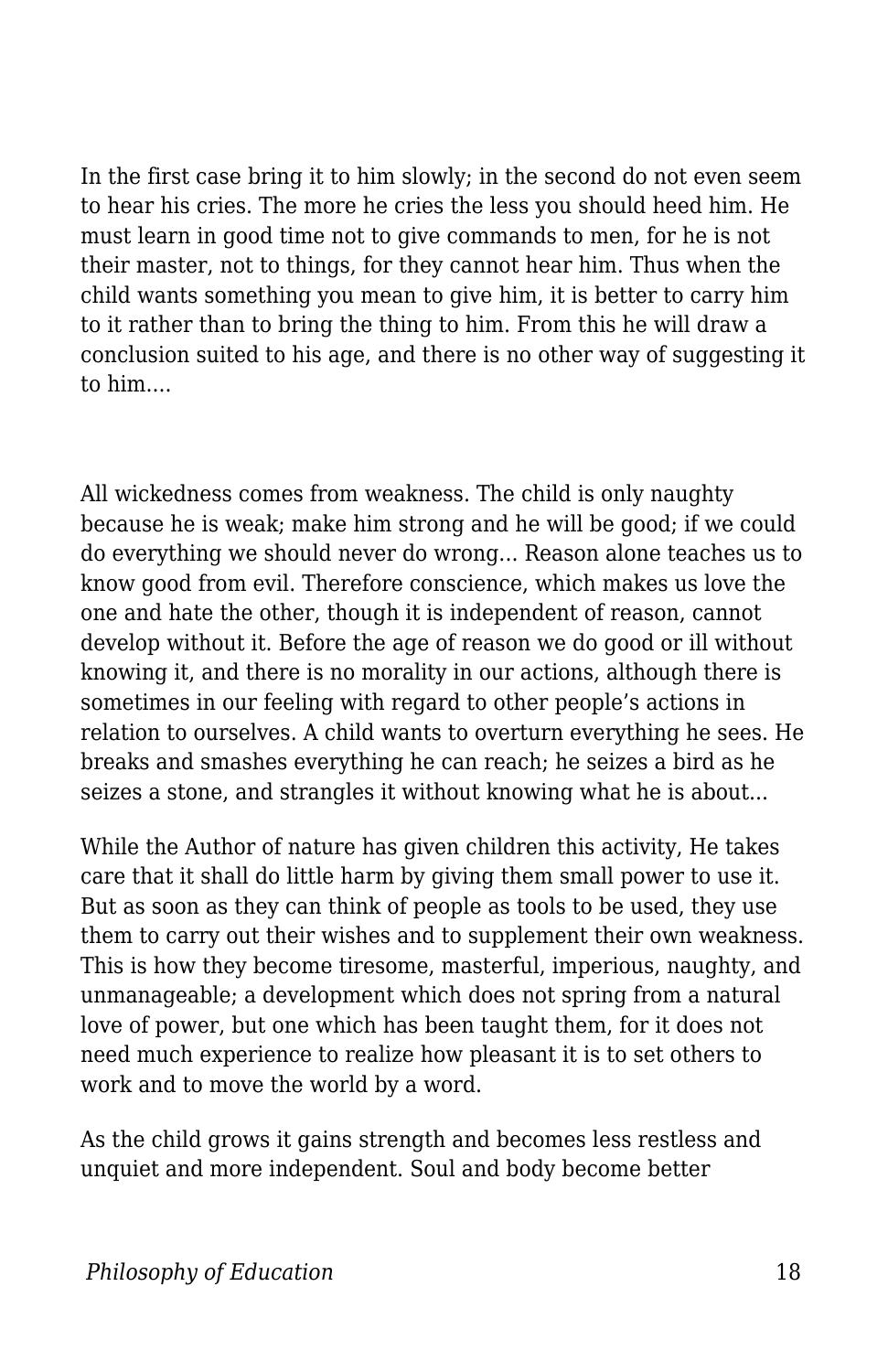balanced and nature no longer asks for more movement than is required for self-preservation. But the love of power does not die with the need that aroused it; power arouses and flatters self-love, and habit strengthens it; thus caprice follows upon need, and the first seeds of prejudice and obstinacy are sown.

First Maxim.-- Far from being too strong, children are not strong enough for all the claims of nature. Give them full use of such strength as they have; they will not abuse it.

Second Maxim.-- Help them and supply the experience and strength they lack whenever the need is of the body.

Third Maxim.-- In the help you give them confine yourself to what is really needful, without granting anything to caprice or unreason; for they will not be tormented by caprice if you do not call it into existence, seeing it is no part of nature.

Fourth Maxim.-- Study carefully their speech and gestures, so that at an age when they are incapable of deceit you may discriminate between those desires which come from nature and those which spring from perversity.

The spirit of these rules is to give children more real liberty and less power, to let them do more for themselves and demand less of others; so that by teaching them from the first to confine their wishes within the limits of their powers they will scarcely feel the want of whatever is not in their power... He who knows only bodily needs, only cries when in pain; and this is a great advantage, for then we know exactly when he needs help, and if possible we should no delay our help for an instant. But if you cannot relieve his pain, stay where you are and do not flatter him by way of soothing him; your caresses will not cure his colic, but he will remember what he must do to win them; and if he once finds out how to gain your attention at will, he is your master; the whole education is spoilt....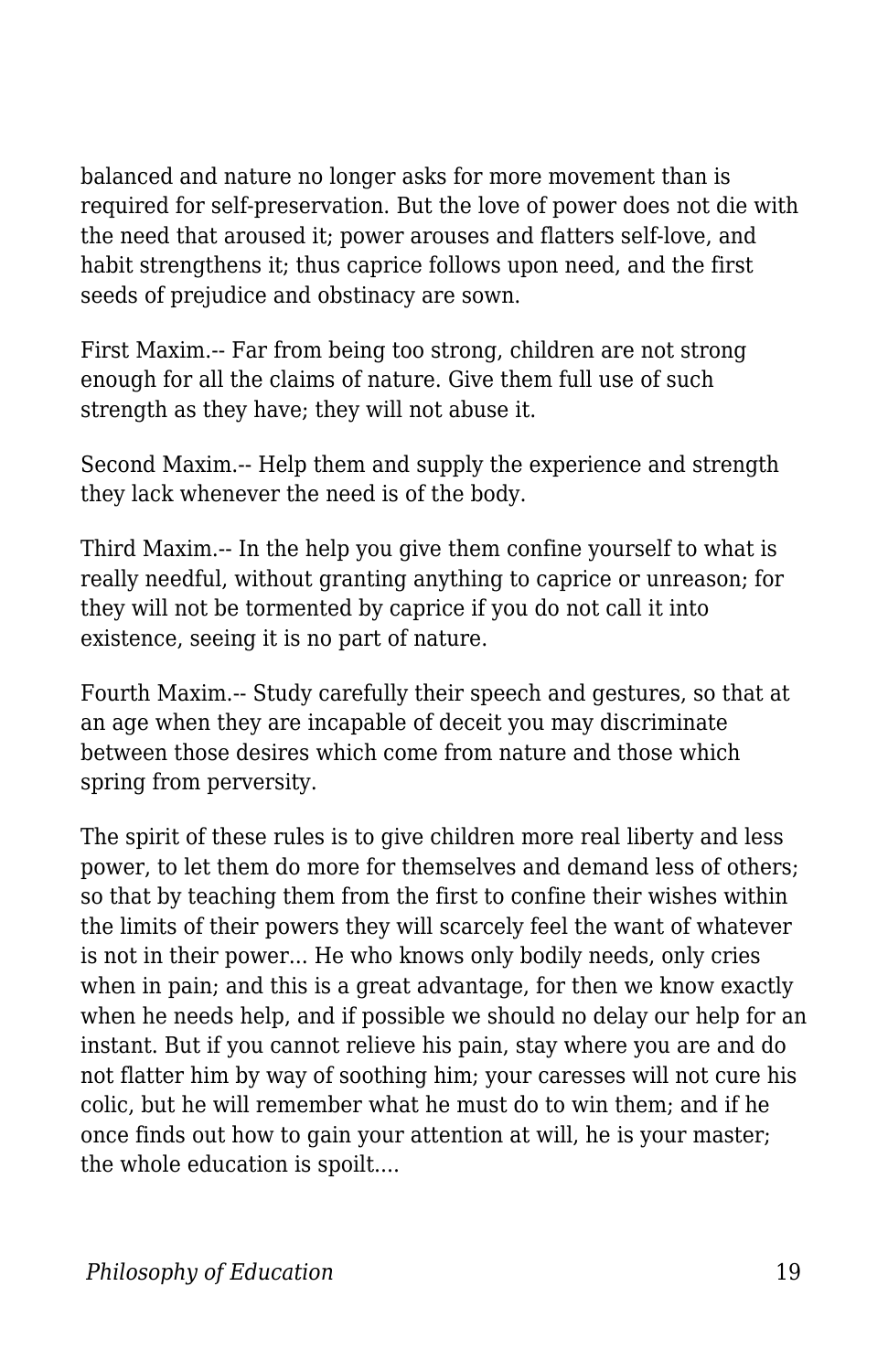We can do nothing simply, not even for our children. Toys of silver, gold, coral, cut crystal, rattles of every price and kind; what vain and useless appliances. Away with them all! Let us have no corals or rattles; a small branch of a tree with its leaves and fruit, a stick of liquorice which he may suck and chew, will amuse him as well as these splendid trifles, and they will have this advantage at least, he will not be brought up to luxury from his birth...

From the very first children hear spoken language; we speak to them before they can understand or even imitate spoken sounds... I would have the first words he hears few in number, distinctly and often repeated, while the words themselves should be related to things which can first be shown to the child. That fatal facility in the use of words we do not understand begins earlier than we think. In the schoolroom the scholar listens to the verbiage of his master as he listened in the cradle to the babble of his nurse. I think it would be a very useful education to leave him in ignorance of both.

All sorts of ideas crowd in upon us when we try to consider the development of speech and the child's first words. Whatever we do they all learn to talk in the same way, and all philosophical speculations are utterly useless...

It is an intolerable piece of pedantry and most superfluous attention to detail to make a point of correcting all children's little sins against the customary expression, for they always cure themselves with time. Always speak correctly before them, let them never be so happy with any one as with you, and be sure that their speech will be imperceptibly modeled upon yours without any correction on your part.

But a much greater evil, and one far less easy to guard against, is that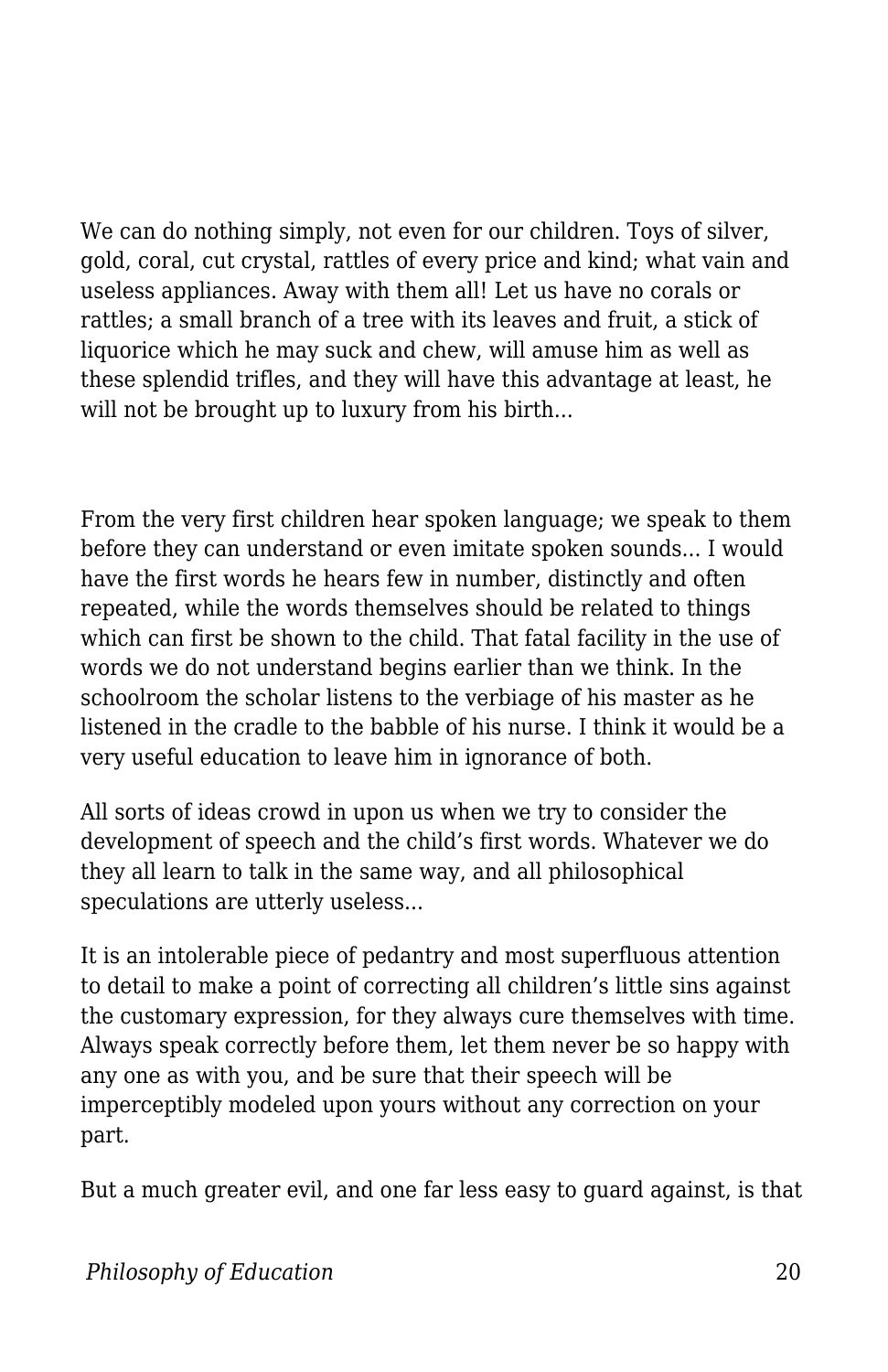they are urged to speak too much, as if people were afraid they would not learn to talk for themselves. This indiscreet zeal produces an effect directly opposite to what is meant. They speak later and more confusedly; the extreme attention paid to everything they say makes it unnecessary for them to speak distinctly, and as they will scarcely open their mouths, many of them contract a vicious pronunciation and a confused speech, which last all their life and make them almost unintelligible... Emile will speak the purest French I know, but he will speak it more distinctly and with a better articulation than myself.

The child who is trying to speak should hear nothing but words he can understand, nor should he say words he cannot articulate; his efforts lead him to repeat the same syllable as if he were practicing its clear pronunciation. When he begins to stammer, do not try to understand him. To expect to be always listened to is a form of tyranny which is not good for the child. See carefully to his real needs, and let him try to make you understand the rest. Still less should you hurry him into speech; he will learn to talk when he feels the want of it....

The worst evil resulting from the precocious use of speech by young children is that we not only fail to understand the first words they use, we misunderstand them without knowing it; so that while they seem to answer us correctly, they fail to understand us and we them. This is the most frequent cause of our surprise at children's sayings; we attribute to them ideas which they did not attach to their words. This lack of attention on our part to the real meaning which words have for children seems to me the cause of their earliest misconceptions; and these misconceptions, even when corrected, color their whole course of thought for the rest of their life. I shall have several opportunities of illustrating these by examples later on.

Let the child's vocabulary, therefore, be limited; it is very undesirable that he should have more words than ideas, that he should be able to say more than he thinks. One of the reasons why peasants are generally shrewder than townsfolk is, I think, that their vocabulary is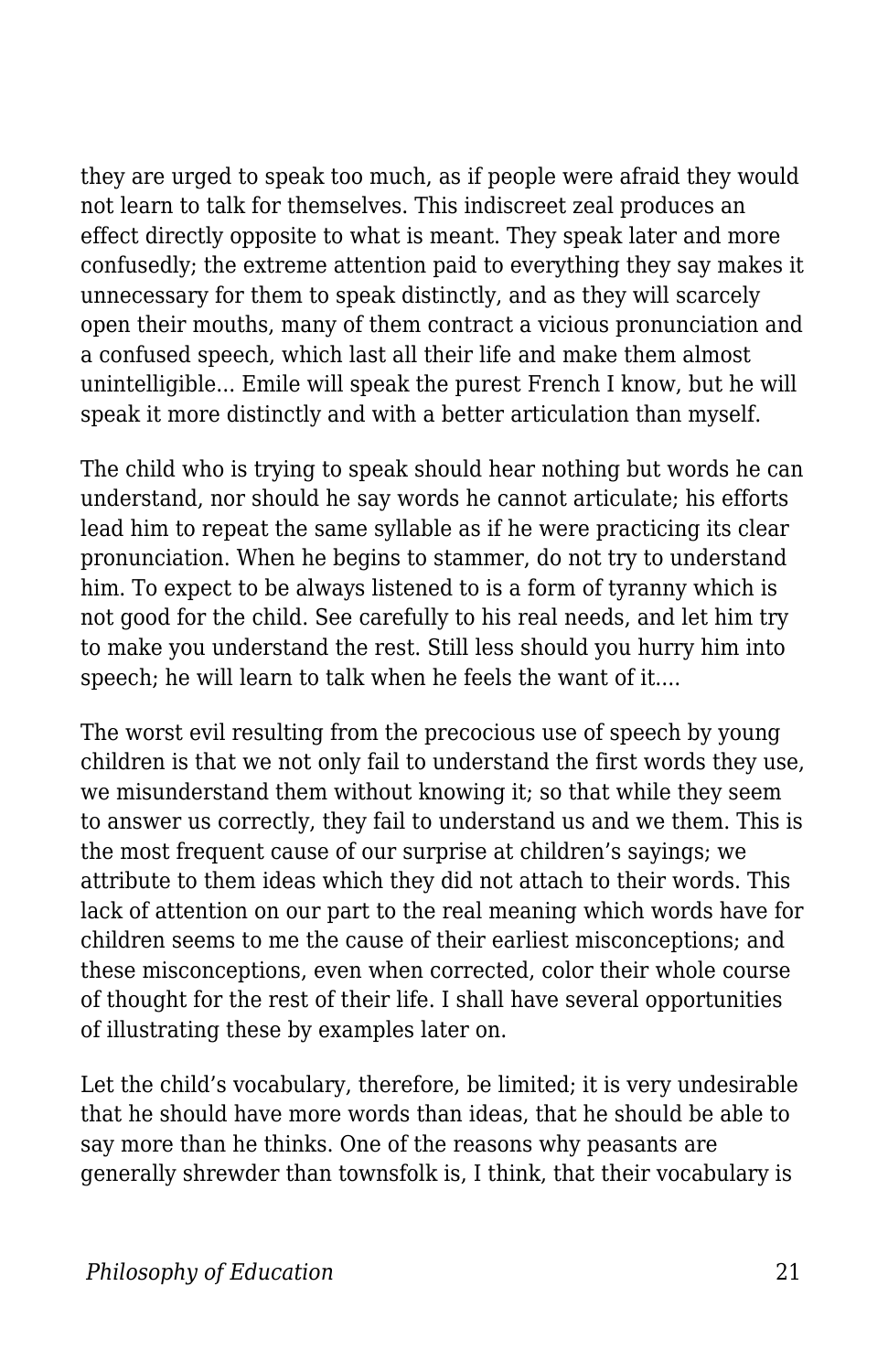smaller. They have few ideas, but those few are thoroughly grasped.

The infant is progressing in several ways at once; he is learning to talk, eat, and walk about the same time. This is really the first phase of his life. Up till now, he was little more than he was before birth; he had neither feeling nor thought, he was barely capable of sensation; he was unconscious of his own existence.

"He lives and is unconscious of his life." --Ovid.



Rousseau, J. J. (2020). Book 1. In A. L. Richards (Ed.), *Philosophy of Education*. EdTech Books. Retrieved from https://edtechbooks.org/philosophy\_of\_education/emile\_1



**[CC0:](https://wiki.creativecommons.org/wiki/Public_domain)** This work is in the public domain,